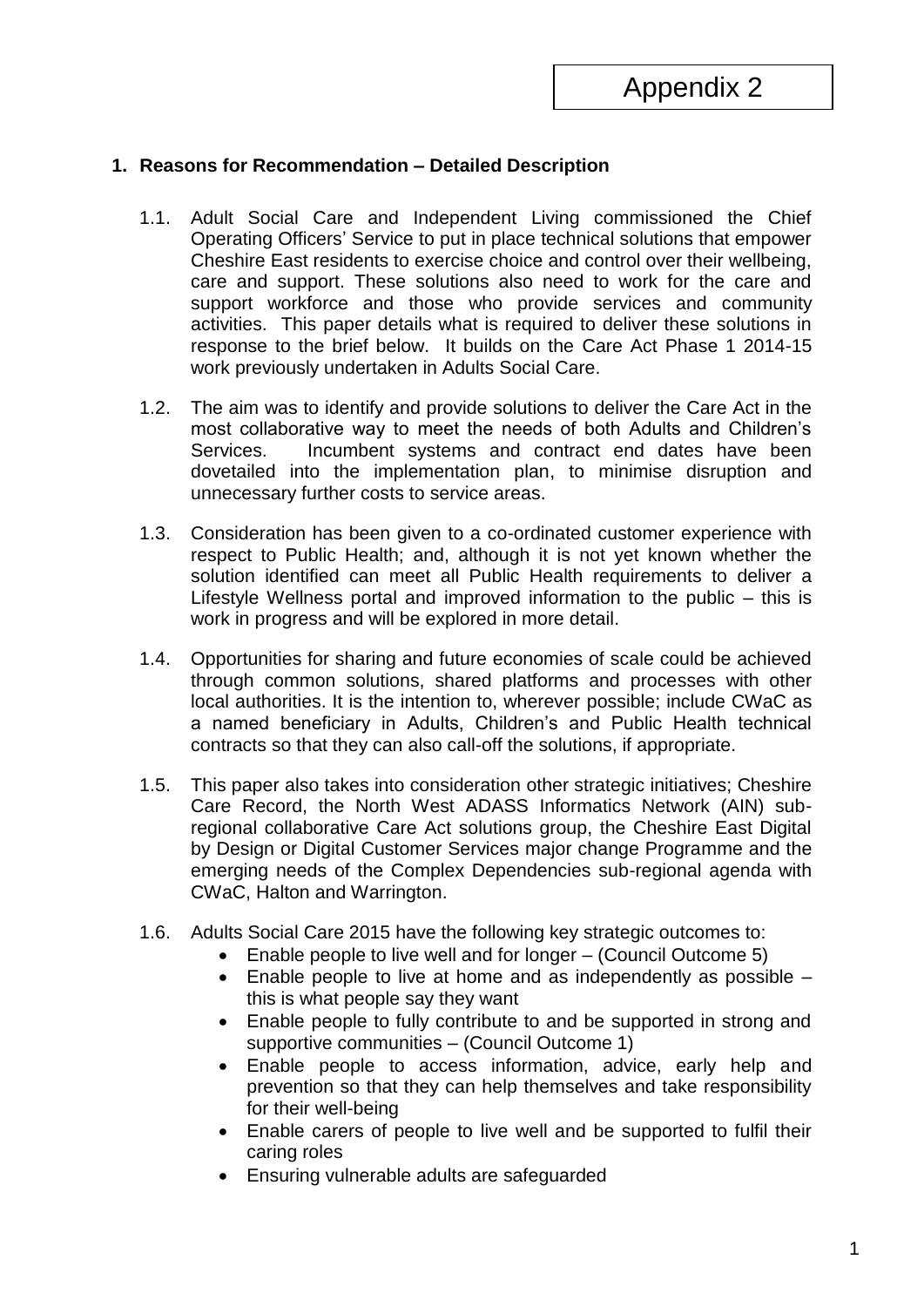- 1.7. The solutions recommended directly support access to information, advice, early help and prevention so that people can help themselves and take responsibility for their well-being. The solutions also indirectly support the following specific commissioning intentions:
	- 1.7.1. For all adults:
		- Provide support that informs, advises and encourages self-help and self-management to maintain healthy independence.
		- Stimulate and enable a range of early help and prevention activity and informal support that prevents the need for more specialist social care support and improves outcomes.
		- Greatly increase the choices of support available for social care need so that it can be tailored to particular needs and individual's preferences – personalising support.
		- Adults should access the same opportunities to enjoy social/recreational activities in the community as others; strong and supportive communities enable this. Social isolation and loneliness blights lives and must be addressed urgently.
		- Further develop support that helps people to gain or regain the capacity to live well independently.
		- Enable access to support which affords adults protection from harm and safeguards them appropriately
		- Redesign assessment and care management processes and systems to ensure customers receive a timely, effective, outcomefocused service.
	- 1.7.2. Frail Older People
		- Develop further the range and scale of community based wraparound support to keep people living well at home and avoid the risk of needing long-term residential or nursing home care.
	- 1.7.3. Older People Living with Dementia
		- Develop the range and coherence of the health, social care and community support for people with dementia and their carers.
		- Support the need for early diagnosis and specialist interventions/treatment. For example: Dementia reablement and the use of assistive technology.
	- 1.7.4. Learning Disabilities
		- Develop a more effective joint health and social care approach to support adults with complex needs, including challenging behaviour. The complexity of needs is growing in the group of young adults who from children's services to adult social care and health support (often referred to as transition).
		- Community inclusion to be developed further to ensure that day time and social opportunities encourage and enable access for adults with learning disabilities, including voluntary work and employment.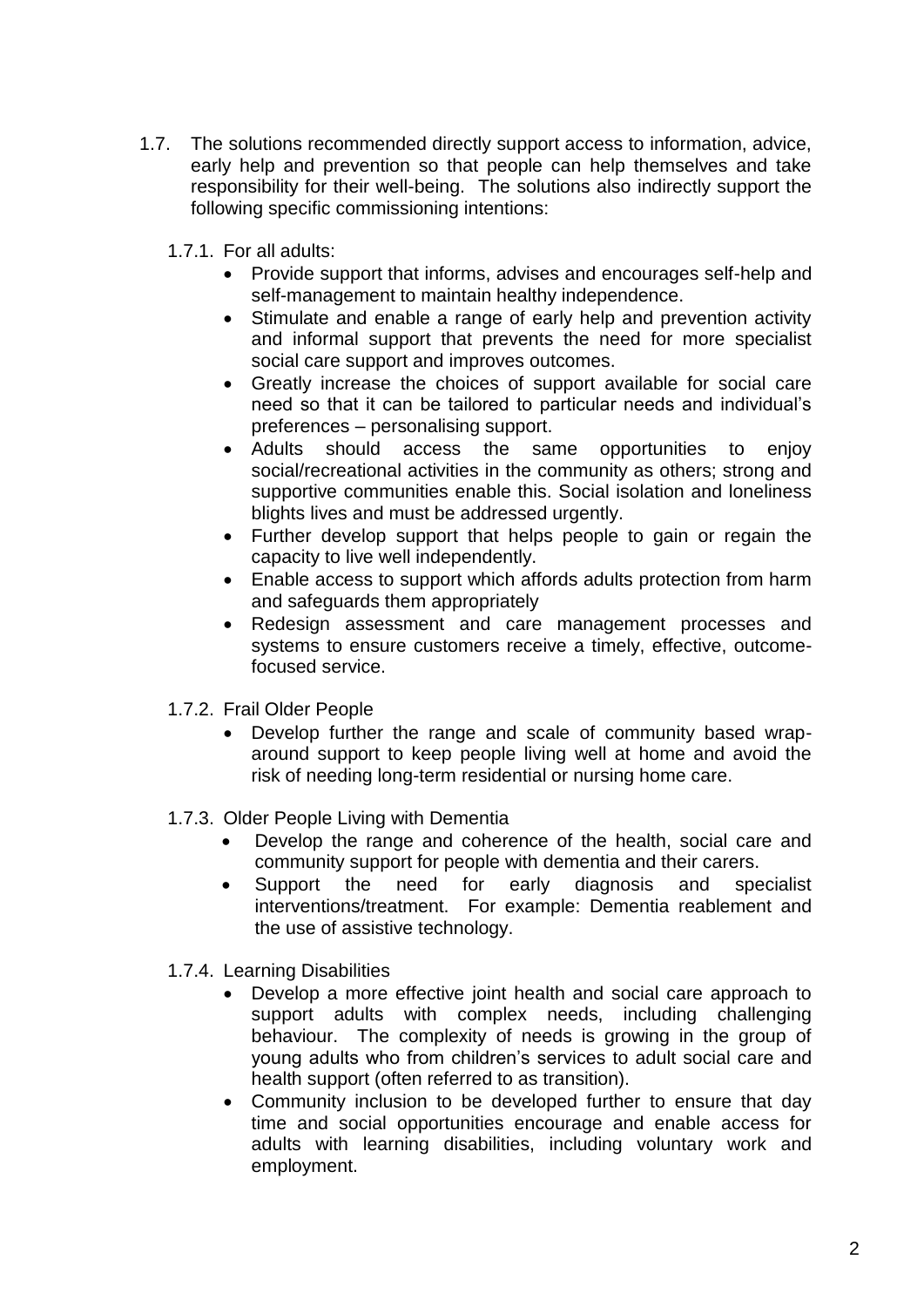- 1.7.5. Mental Health
	- Develop the preventative support to people at risk of and experiencing poor mental health by working with Public Health and Health partners.
	- Ensure that informal support is developed and encouraged to provide better community and social inclusion for those recovering from serious mental illness.
- 1.7.6. Physical and Sensory Disabilities
	- Expand awareness of and access to assistive technology to ensure those with disabilities can maximise their personal independence.
- 1.7.7. Carers
	- Increase the range of respite care choices available to ensure that carers can have periodic respite from their caring roles that meets their particular needs and preferences.
	- Increase the range of early advice, information and support to people new to the caring role.
	- Enable carers to develop skills and expertise to assist them in their caring role.
- 1.8. Children's Services 2015 have the following key strategic purpose:

To ensure that the needs of children**,** young people and their carers are effectively identified, early enough, so targeted prevention and protective services can promote their well-being and protect them from further harm. This paper directly supports the following objectives for targeted prevention and support for vulnerable groups:

- Working with a range of partners to close the gap in attainment for vulnerable children
- Targeting youth support to deliver an increase in vulnerable groups in education, employment and training
- Prevent, reduce, re/offending and young people placed in custody.
- Demand Management, re-commission targeted programmes, e.g. Multisystem Therapy, Troubled Families, Parenting support, Short breaks, Family Group Conferences,
- Implement with partner agencies and adult services effective pathways for children with complex needs so there is robust preparation for adulthood.
- Ensure policies and procedures and commissioned services meet the needs of children with disabilities and carers across the levels of need
- 1.9. The solutions recommended particularly support target youth and transition by providing information and advice, working with partners to provide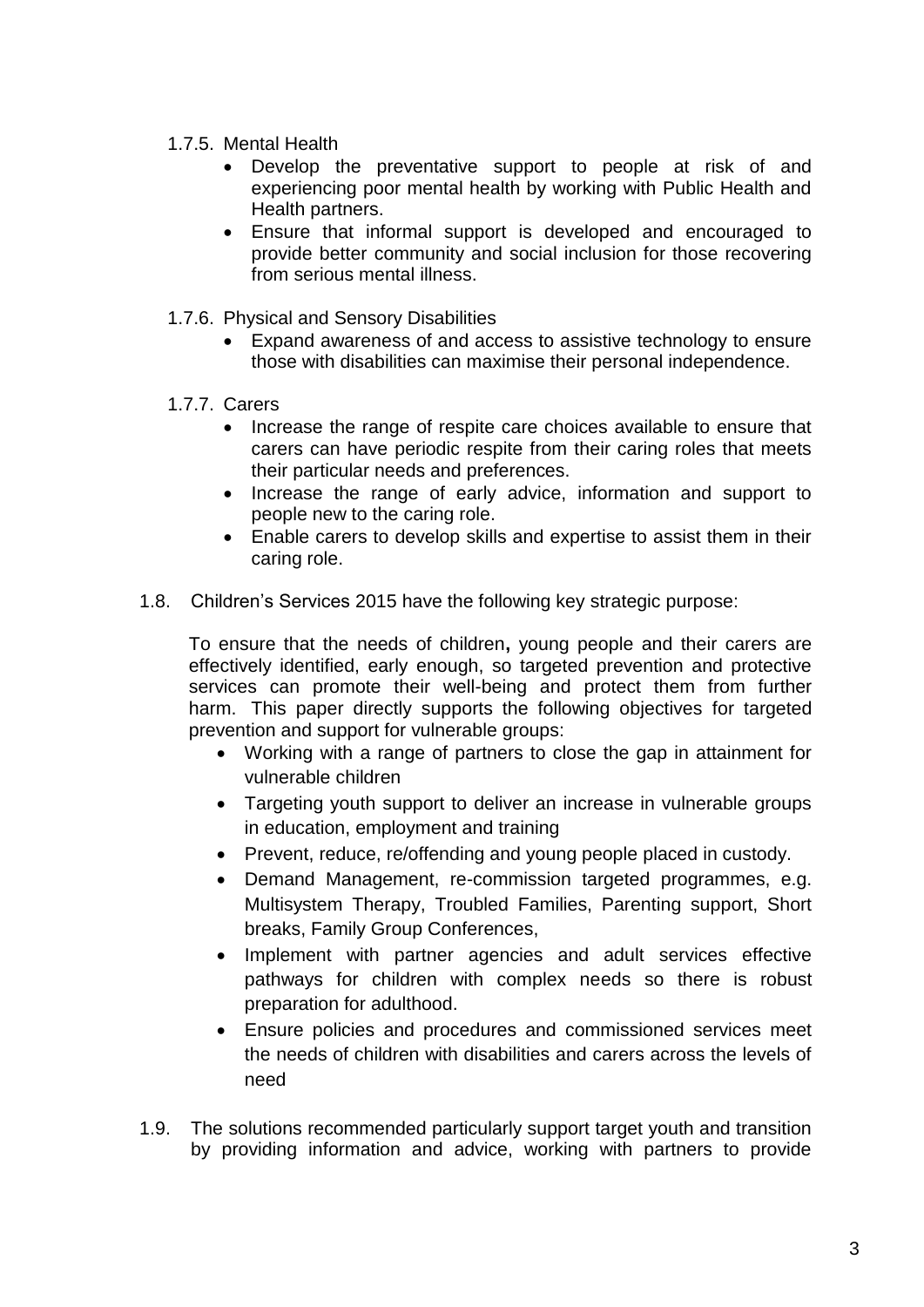professional information on complex dependencies and to support troubled families.

- 1.10. This paper also tries to address the technical solutions required to support the Complex Dependencies programme. The Cheshire and Warrington Complex Dependency Programme has been set up from 2015 following a successful bid for Government funding through the national Transformation Challenge Award scheme. The Programme will build on what is already in place across the Pan-Cheshire Sub Region to establish a new, integrated, joined up model across agencies and services that tackle the causes of crisis for children, families and individuals across a range of related and complex issues. It will also ensure that there is more support available for families and individuals that are already in a state of crisis. In summary, the programme looks at both preventative work to help children, families and vulnerable adults to avoid reaching crisis, and providing crisis management for those that have.
- 1.11. Partners within the sub-region have recognised that there are a number of overlapping issues that lead to crisis and an increased dependency on the state for support. These issues that the Programme will focus on are:
	- Working with each locality on Stage 2 of the Troubled Families Programme.
	- Adults and children involved in crime or anti-social behaviour
	- Children who have problems at school
	- Children who need help
	- Children at the edge of care and edge of custody.
	- Adults out of work or families at risk of financial exclusion
	- Individuals and families affected by domestic violence and abuse
	- Abusers of drugs and alcohol.
	- Individuals with a range of (non-age related) health problems
	- Young people affected by homelessness/rough sleeping
	- Although the Complex Dependency Programme will work closely with the Troubled Families Co-ordinators in each locality, the list of issues outlined above shows that the Programme will tackle much more than Troubled Families across the Pan-Cheshire Sub Region. Across the Pan-Cheshire sub-region there are 10,000 individuals affected by these complex dependencies.
- 1.12. The partner organisations that have signed up to the programme are:
	- Cheshire East Council
	- Cheshire West and Chester Council
	- Halton Borough Council
	- Warrington Borough Council
	- Cheshire Police
	- Cheshire Police and Crime Commissioner
	- Cheshire Fire and Rescue Service
	- NHS England
	- National Probation Trust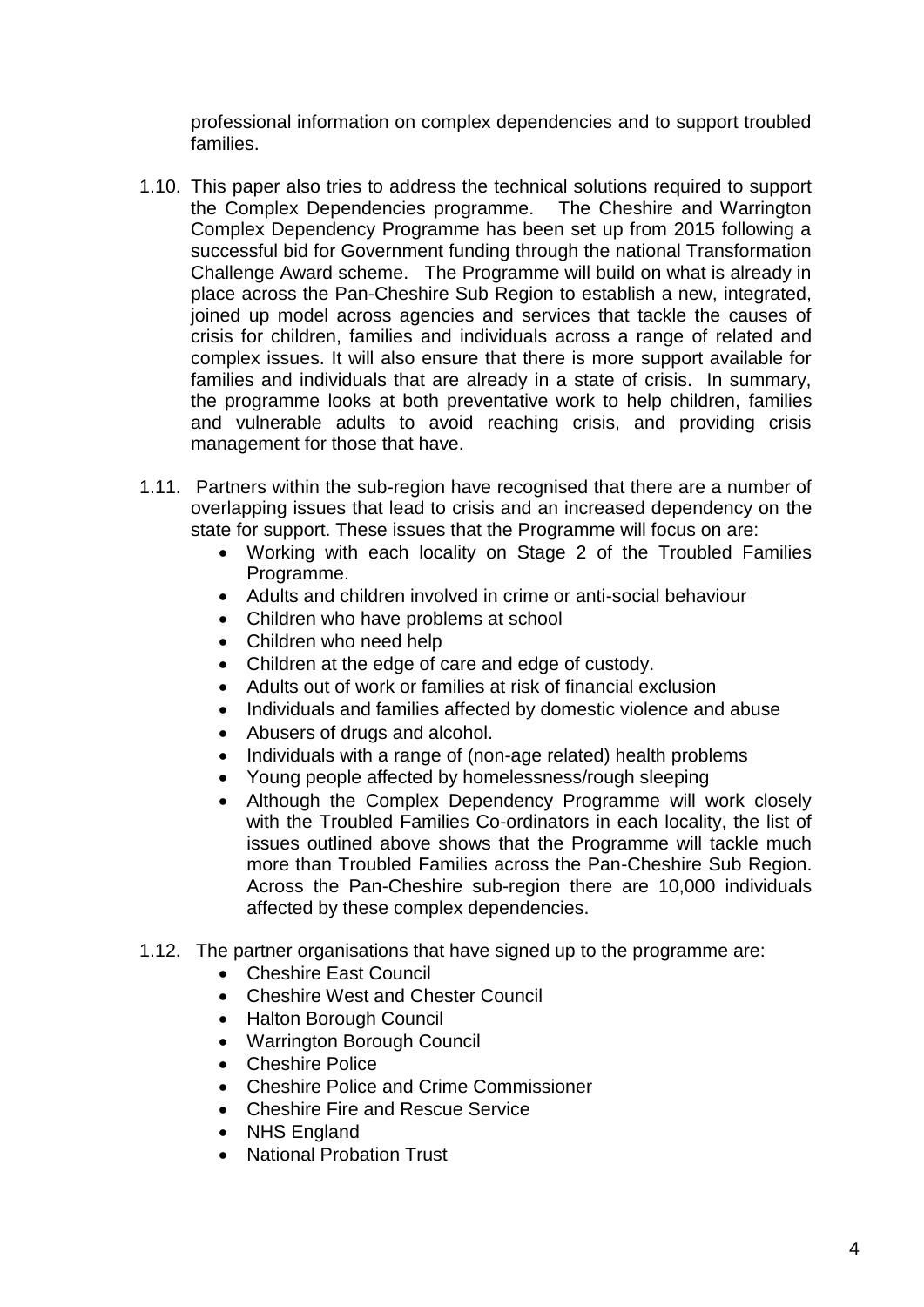- Cheshire and Greater Manchester Community Rehabilitation **Company**
- 1.13. What will success look like?
	- Better outcomes for children, individuals and families affected by these complex dependencies.
	- The model being an exemplar that can be adopted in other areas across the country.
	- Reduced costs for agencies and services.
- 1.14. The Complex Dependency Programme will again rely on integration of information from case management solutions. A possible solution proposed is the LiquidLogic Single View and Atom solution, so this paper ensures that the existing components (LCS and Single View) are reprocured to support Troubled families, safeguarding and associated integration with LAS, and that Atom will be included within the LASA Framework for potential call off should this be the selected solution going forward. ICT Strategy continues to work with Children's Services on the needs for Complex Dependencies.
- 1.15. The Cheshire Care Record (CCR) is a professional portal for sharing health and social care information across the Cheshire footprint. Collaboration between all GP, hospital, community, mental health and social care services.
- 1.16. The Cheshire Care Record will help improve decision making about resident care (adults and children) by speeding up access to vital information which provides a fuller understanding of the care needs rapidly, without having to ask the individual time and time again for the same information or telephone colleagues in other areas of health and social care. This aids efficiency and outcomes.

Examples of benefit areas include:

- Reduced phone calls between the GP, hospital consultants, social workers and community teams.
- Reduced duplicate tests through access to all recent test results, regardless of which organisation requested/processed them
- Reduced admissions to A&E as better able to diagnose and treat patients as they will have access to existing conditions, medication, treatments and test results information
- Earlier discharge from hospital if professionals have access details about the social and community care packages that the resident has in place at home
- Improved safeties by ensuring that any new prescriptions are given are safe to take alongside existing medication and by being aware of known allergies.
- A better experience for residents as they don't have to repeat your story; full medical details, time and time again when seeing different staff groups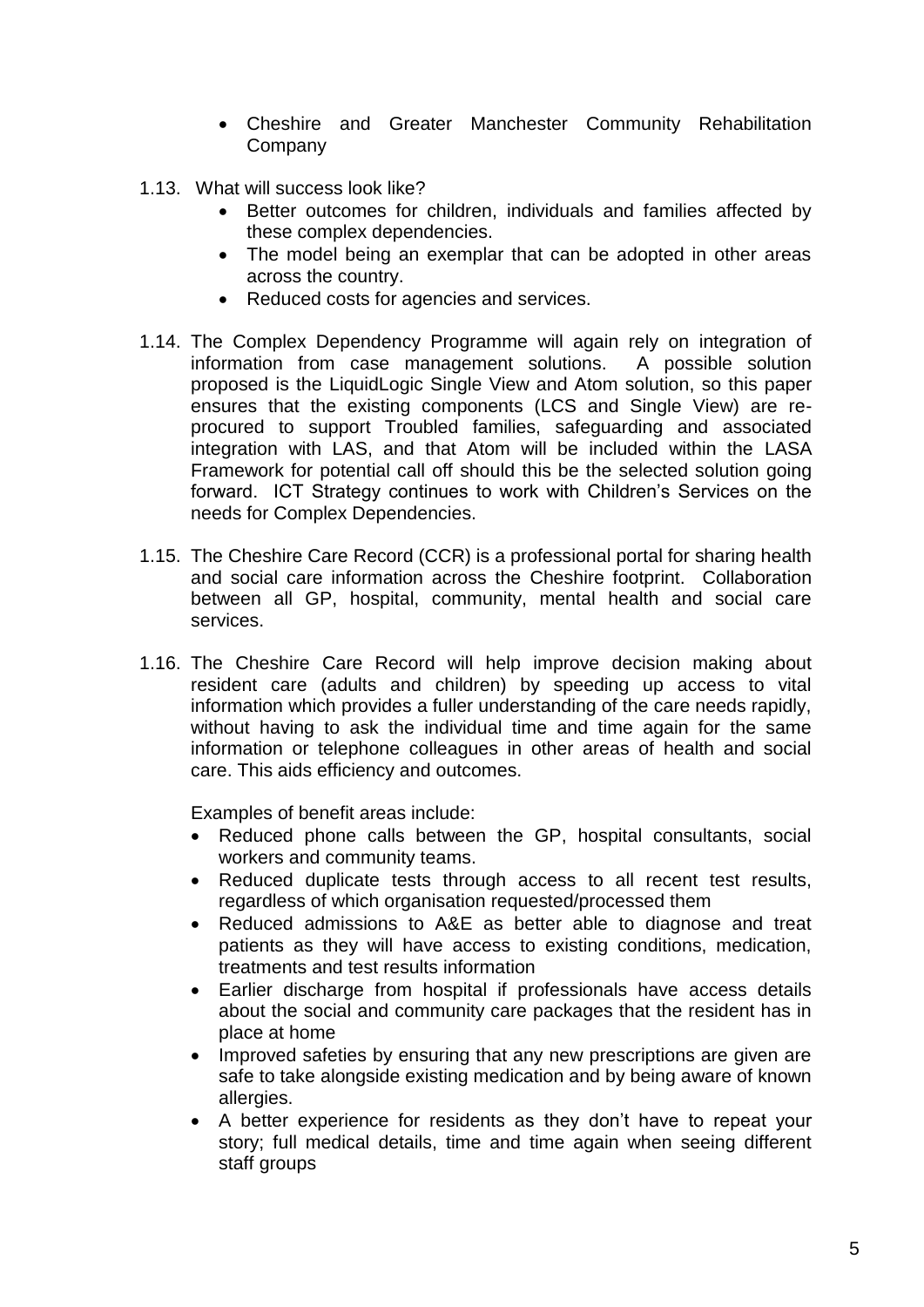- Better coordination of care across multiple teams and organisations, which improves resident experience and improves efficiency.
- 1.17. Cheshire Councils and Community service providers are working together to develop integrated health and social care teams. These teams will combine community, social and primary care staff to plan total care packages and work more closely with residents to do this. However each service provider collects their own information about the individual and records this within their own systems. The Cheshire Care Record provides a means of bringing the summary data from multiple systems into one place so that there is one single view that can then be used in planning meetings about care for individuals.
- 1.18. The introduction of the Cheshire Care Record has the potential to change the nature of and components within a patient's social care package. Better access to see which other services are seeing which resident and their care package, perhaps in terms of the number of home visits required but also in terms of when these visits are required. Care can be better coordinated across all services so that the resident gets visits when they want them, perhaps on different days by different services, thus providing a better and safer service to the patient and ensuring that someone is calling in to see them regularly. Many elderly, frail patients are visited for safeguarding purposes to ensure that they are managing to look after themselves. A more comprehensive service is provided if the delivery of care is managed across a week holistically between agencies to ensure that the residents are being checked routinely throughout the week.
- 1.19. The Cheshire Care Record can also enable the social and community care teams to find if a resident has been admitted to hospital, perhaps if they turn up for their daily visit and they are not there and to also better plan for their discharge so that they know when to resume home care services.
- 1.20. Some key benefits identified by GPs include:
	- Radiology results can be seen on the West Cheshire Care Record as soon as the results are available, rather than waiting for the letter notification from the Trust.
	- GPs can track progress on their patients when they are in hospital, this is particularly useful for long stay, complex patients, whom they would not hear progress about until the discharge letter follows, which can sometimes get delayed.
	- Cancer episodes, which may be long term, can be tracked.
	- A patient's lead social worked can easily be identified, including telephone numbers, for example if a GP needs to request an increase in a patients social care package
	- A summary of the number and frequency of social care visits and their purpose is useful.
	- The mental health summary and cancer summary are both very informative
	- It is quicker to view letters as don't have to separately login to Medisec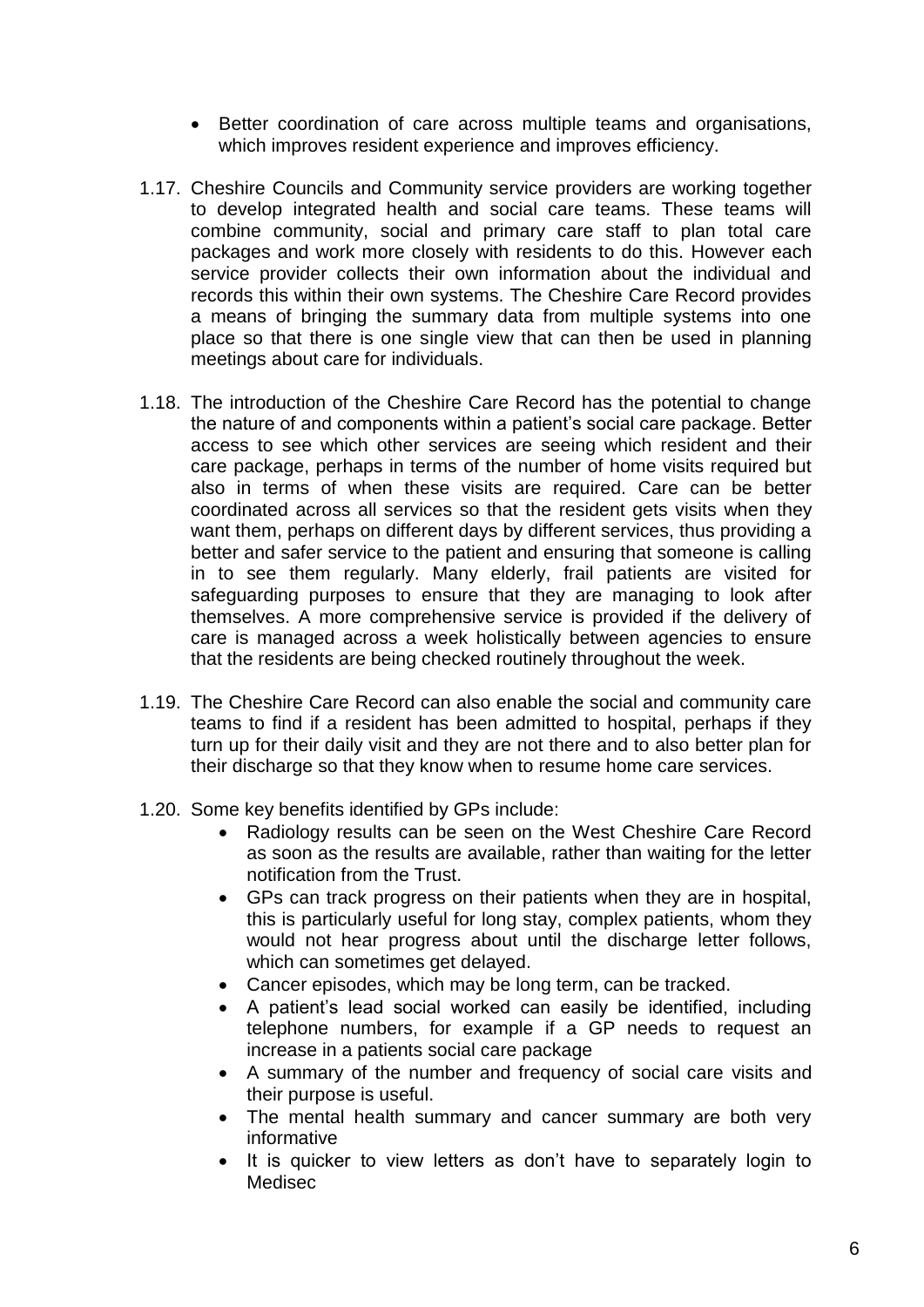- 1.21. The Cheshire Care Record (CCR) is dependent on the information held within the technical solutions recommended and continued integration of these systems.
- 1.22. The CCR Information Governance (IG) Group has representation from Cheshire East ICT Strategy IG, security and compliance teams which are working with Adults Social Care leads to ensure appropriate consent to share and view records is achieved, alongside documented and robust internal policies, processes and procedures.
- 1.23. Public Health will launch a new integrated health and wellbeing service, offering lifestyle advice and support to residents in an integrated way for the first time. This will include new services to create more support for residents who want to be more active and for those who want help to lose weight together with existing services offering support for people who want to stop smoking or need to access sexual health services urgently. We will bring all of these services together with a re-invigorated NHS health checks programme to ensure we can support residents to stay healthy for longer. This will delivery a number of core services which it is mandated to commission which include:
	- Appropriate access to sexual health services,
	- Deliver the NHS Health Check Programme
- 1.24. The Integrated health and wellbeing service will also include additional investment to prevention premature mortality and reduce disability. The service will also deliver a full range of support for residents to change and adopt a healthier lifestyles including help to
	- Stop smoking,
	- Reduce obesity and
	- Increase physical activity
- 1.25. Between 2015 and 2018, the Public Health agenda will focus more on the risk factors and behaviours that lead to early death and poor health. They are proposing to develop:
	- An integrated wellness hub to support healthy behaviours.
	- A school project to improve the emotional health of children and young people.
	- Closer working between health visitors and children's centres.
	- A 'community navigator' service to help people find ways to do the things that will improve their wellbeing: connect, be active, keep learning, and take notice and 'give'.
- 1.26. It is proposed that this paper will enable Public Health to address two of the focus areas listed above, an integrated wellness hub and community navigator. ICT Strategy continue to work with Public Health to determine business requirements and clarify whether the proposed information and advice portal and eMarketplace (with back office integration with LiquidLogic and OCC components) will meet their requirements before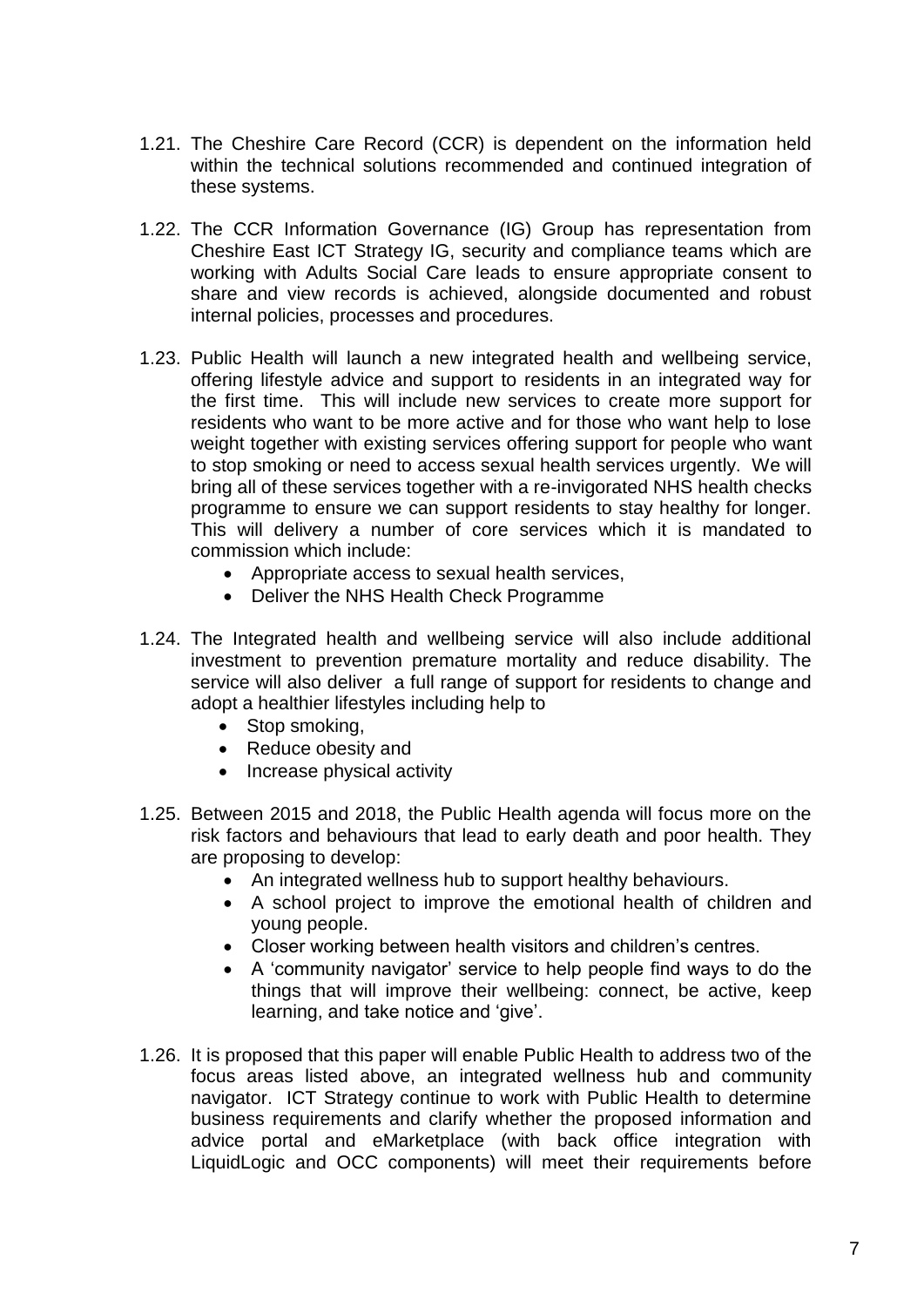another portal (and associated financial management solutions) are procured.

- 1.27. Public Health have had a Business Case approved to invest in technologies in these areas, and while it is envisaged that this proposal will deliver a proportion of what they need, it is not anticipated that it will deliver the complete solution. It is understood that £200k has been allocated to the Public Health needs, and possibly up to £130k of that amount could be used to fund this business case, if the solution provided the required functionality.
- 1.28. There are two key components to the information technology solutions and information sharing needs of Cheshire East Council:
	- Public facing information and systems for residents, communities about communities, as well as the local care and support systems contained within the Citizens portals and
	- Professional information and systems for health and social care partners delivering some or all elements of planning and support i.e. Cheshire Care Record (CCR) and Complex Dependencies Programme.
- 1.29. This paper focuses directly on the technical solutions for the public facing information solutions but ensures indirect/interfaces with the professional solutions identified. Both approaches require secure identity management and adopt the NHS number as the unique identifier or all aspects related to health and social care.
- 1.30. While considering the public facing (Internet) solutions required for effective implementation of the Care Act requirements, the work being undertaken for the Digital Customer Services programme will be considered in order to avoid duplication and provide a consistent delivery of service.
- 1.31. It is proposed that a system to support the provision of information and advice will be procured (replacing existing third party Care Choices solution) which will:
	- Guide the citizen to relevant information in an attractive manner
	- Enable the citizen to bookmark and otherwise interact with the portal
	- Present audio visual material
	- Enable users to interact with the content through social media
	- Provide Chat rooms and discussion forums
	- Offer alternative solutions to the search for support e.g. housing solutions
	- Allow for self-assessment templates to be referred directly to the appropriate local authority department
- 1.32. In addition there will be the provision of a Resource Directory (eMarketplace) combining Adults and Children's existing systems (and potentially the Lifestyle Wellness) to include: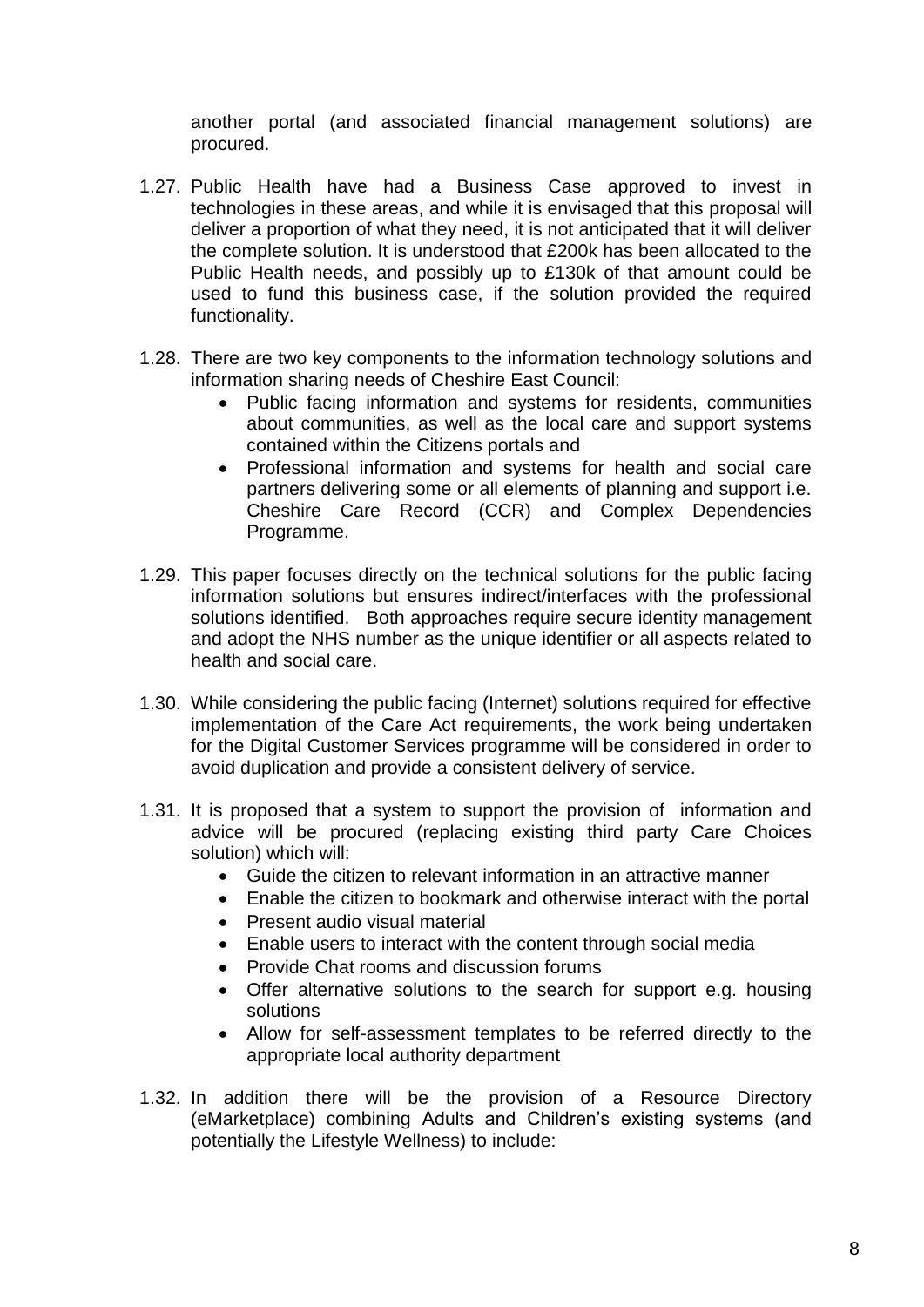- A directory of approved providers, with 'self-service' for those organisations to update their records
- A directory of services (both free and paid for), with 'self-service' for service providers and community input to update their records
- Integration with the Citizens Portal Care Accounts (linked to back office financial and case management solutions) to enable direct and auditable purchases particularly for both self-funders (capturing expenditure) and those with costed care plans (local authority expenditure).
- High quality search/browse/mapping of the directory data of a quality that the citizen experiences on other websites such as Amazon.
- Council administration and moderation tools
- 1.33. Care Accounts will be need to be created by 2020, which integrate with both case management and financial back office systems including:
	- Tools to enable citizens and carers to source, budget and pay for, and manage services
	- Access to Care and support plans with a view to co-production of a support plan (or interim documents) with experts in a joint process
	- Summary records
	- Transferrable records between Councils
- 1.34. It is proposed that the systems are procured through call-offs contracts under the LASA Framework (for Cheshire East) that includes all new components above and existing disparate Adults and Children's LiquidLogic and Oxford Computing Centre (OCC) systems (at end of contract date) to ensure parallel contracts with consistent end dates.
- 1.35. The following existing components will be procured through the two new call-off contracts under the LASA Framework with LiquidLogic and OCC:
	- ContrOCC Adults
	- ContrOCC Children's
	- Market Place for Children's
	- Supporting People System
	- Children Case Management
	- Adult Case Management
	- LAS Data Warehouse and Business Objects Universe for Statutory Returns
	- LAS Equipment Workspace
	- LLPG integration
	- LDAP integration
	- LCS / LAS Integration
	- Customer Forms Designer and Repository for LCS, LAS & EHM
	- Hosting services
	- LCS Data Warehouse and Business Objects Universe for Statutory Returns
	- ContrOCC Children's Integration